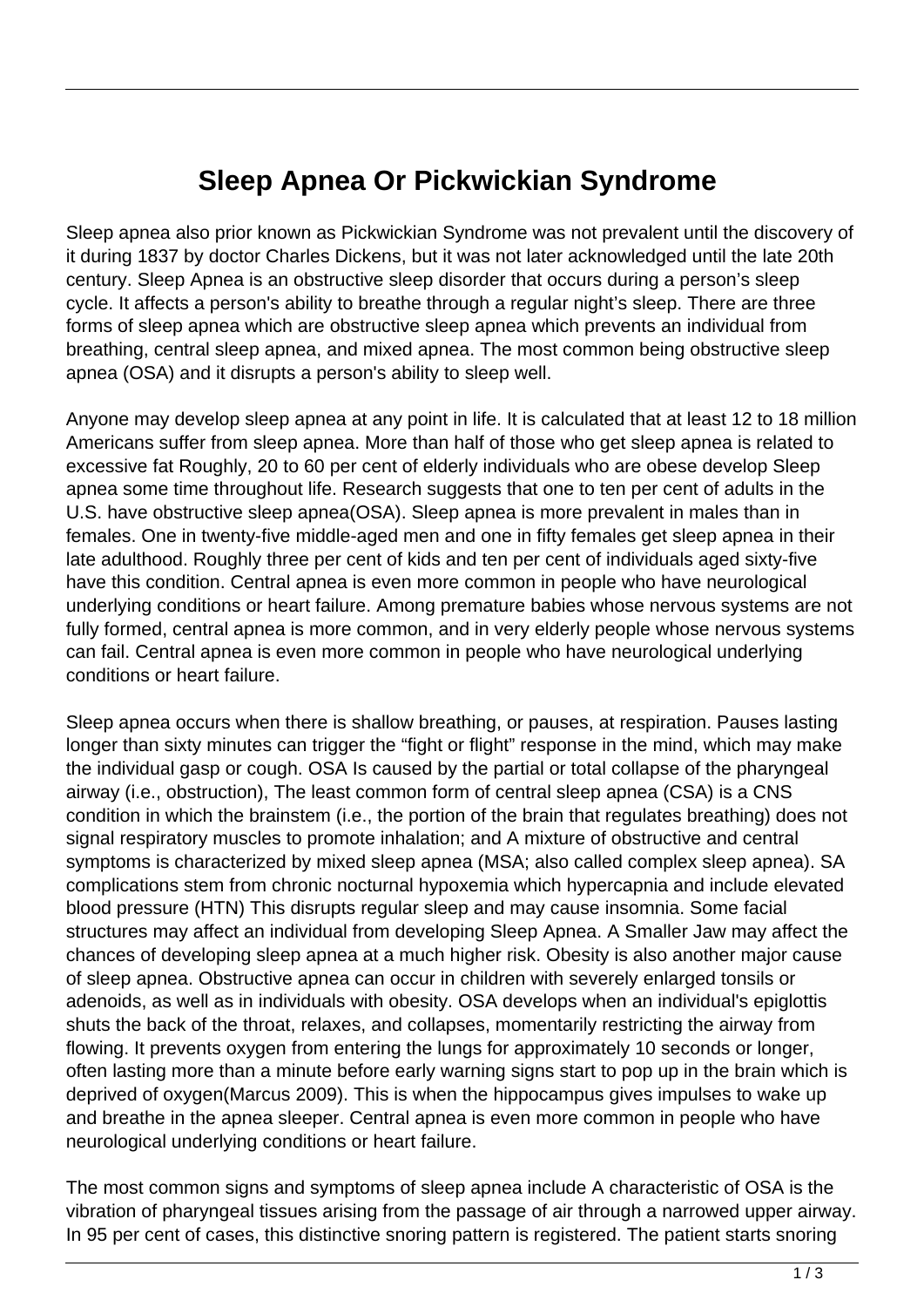and then stops breathing for 10 seconds (apnea) or more (Yantis 20). The apnea mutes the snoring briefly, and the patient awakens with a loud snort from it. This cycle endures from approximately seconds to a minute and it occurs for a consecutive amount of time throughout the night and individuals are unaware of the symptoms. Frequently those with OSA and CSA have snoring, tiredness during the day, headaches in the morning, unrestful nights of sleep, trouble waking up, changes in personality, poor judgment, and a difficult time paying attention. People with OSA are at higher risk of getting into a motor accident because of excessive sleepiness throughout the day. Many sleep apnea signs can include sexual dysfunction, lack of focus, memory loss, mental impairment, and changes in behaviour such as anxiety and depression. Sleep apnea, however, is related to hot flashes and nocturia, or increased urination frequency at night. Bedwetting is correlated to sleep apnea in infants. Sleep apnea can cause severe cardiovascular changes. Hypertension is normal during the daytime (high blood pressure). This would be possible to increase the number of red blood cells (polycythemia), and so is the case for a swollen left ventricle of the heart (cor pulmonale), and left ventricular failure. Sleep apnea in many people causes life-threatening changes in the arrhythmia such as bradycardia and tachycardia. Another common symptom is a lack of CO2 and hypercapnia.

Sleep apnea is diagnosed in several ways such as patient screening for oral surgery.

Acknowledging the diagnosis usually requires assessments to be performed while the individual is sleeping. These observations are called a study of polysomnography and are conducted out in a specialized sleep laboratory during an overnight stay. Significant aspects of the polysomnography study involve observations of the patients' cardiac rate, oral and nasal circulation, respiratory stress, the stages of sleep(e.c light sleep, deep sleep, and rem sleep), also the levels of oxygen in the blood. A patient may be asked to consult a doctor which if so The Physician will ask for a medical history including the use of drugs, Alcohol, A family history of sleep apnea, Headaches, or disorientation in the morning. The Physician will also examine any signs of narrowing of the adenoids or Airway passages. Measuring the cardiac output, blood oxygen, and CO2 levels while reducing mucus-producing substances and reducing fats offer the most positive results among apnea patients through alternative treatments. A physician may ask for an examination of the Pharyngeal Airway, Increase BMI(body mass index), HTN(hypertension), or other abnormalities of the airways. Laboratory test measures the patient's CBC, Hypothyroidism, Thyroid abnormalities, Or any drug effects. Other tests done for patients with sleep apnea or EKG, ECG, To measure airflow, arterial oxygen saturation, respiratory rate. X-rays may also determine the patient's nostrils and adenoids size and if adenotonsillar hypertrophy is prevalent.

There are many treatments for sleep apnea that may help improve a patient's quality of life. Some Alternative treatments are the opening of the nasal passageways using either clips Holders or tape. Patients with Osa or CSA Well often need sleep ventilators, also known as CPAP, in order to open up the Airways. This CPAP allows the airways to stay continuously open. Roughly two-thirds of individuals using this treatment have shown improvements during sleep. A more effective alternative is the use of BiPAP Which reduces the Airways as a person is exhaling. A study evaluated By the Cleveland Clinic in 2007 the patients who Used BiPAP had a better night sleep and prevented sleep during the daytime. Some work suggests that CPAP can help prevent the damage from continuing, and can reverse the harm already caused. A study published at the Cleveland Clinic and published in 2007 reported that though CPAP enhances sleep significantly and decreases sleep problems, its impact on cardiovascular events remained unknown. Another effective method is the use of devices such as Oral devices